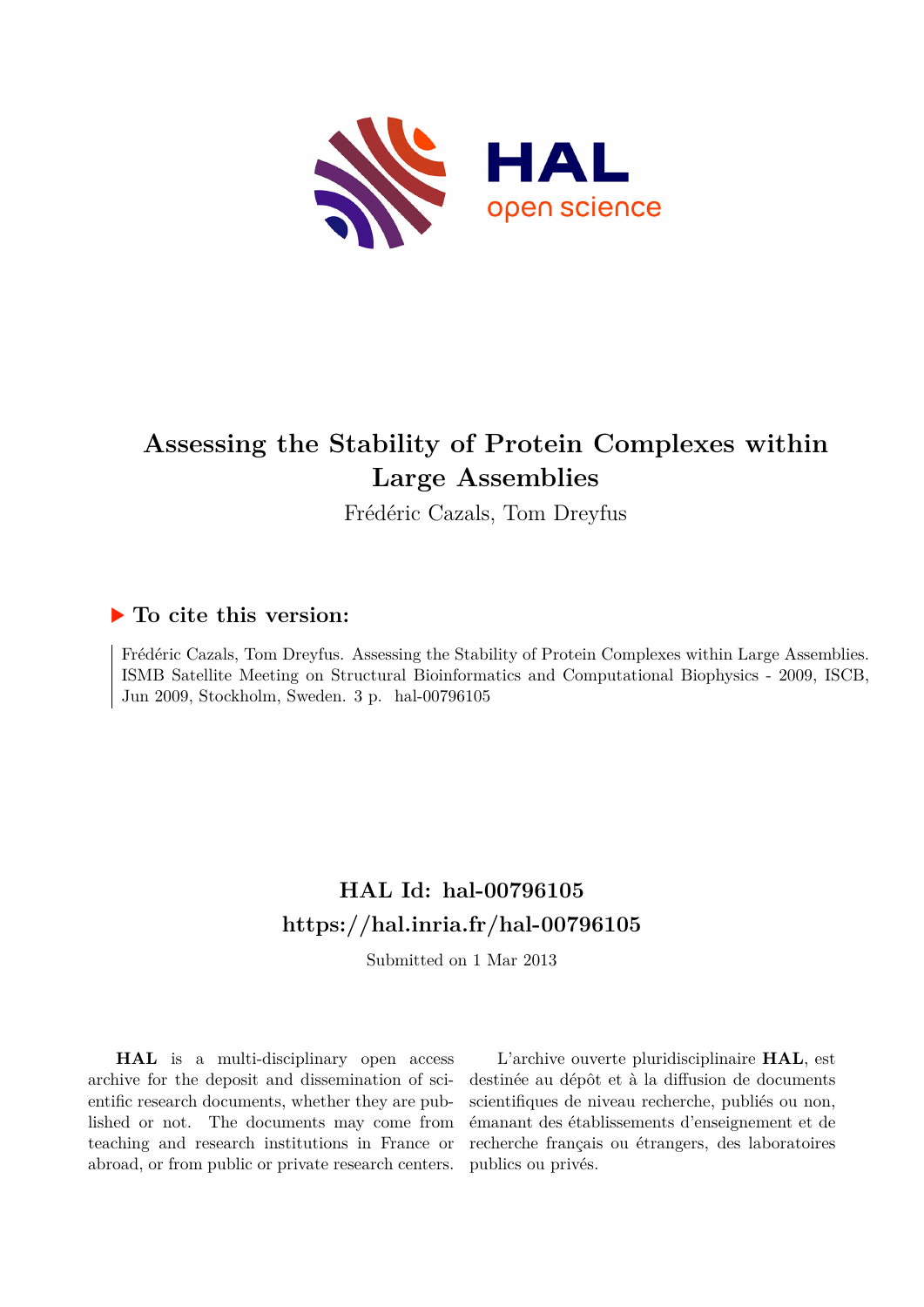# Assessing the Stability of Protein Complexes within Large Assemblies <sup>∗</sup>

F. Cazals †and T. Dreyfus ‡

June 19, 2009

#### Abstract

This work introduces (i) toleranced collections of balls to represent protein assemblies known with uncertainties (ii) a method to highlight stable complexes within such assemblies. This method is used to check the coherence between Tandem Affinity Purification data and plausible reconstructions of the Nuclear Pore Complex.

### 1 Large assemblies and tandem affinity purification data: complexes or mixtures?

Structural genomics projects, in particular those exploiting Tandem Affinity Purification (TAP), have revealed remarkable features of full proteomes [G06]. While these insights are essentially of combinatorial nature, that is a number of proteins are known to interact within a complex, leveraging this information will require building three dimensional models of these assemblies. Such an endeavour has recently been completed for the Nuclear Pore Complex, for which plausible reconstructions have been computed from different experimental data, including TAP data [A07a,A07b]. The reconstruction procedure used is reminiscent from NMR in that restraints encoding the coherence w.r.t. experimental data have been used to defined the optimization criterion. Yet, a full synergy between TAP data and the 3D reconstruction is not at play for two reasons. First, the models built are qualitative, that is no resolution whatsoever is claimed. Second, the connexion between the reconstruction and the TAP data has not been elucidated. In particular, deciding whether proteins seen on a gel of a TAP experiment correspond to a single complex or a mixture of complexes within the assembly is not addressed. This work provides methods answering both questions.

### 2 Tracking stable complexes in uncertain assemblies

Consider a large protein assembly. As advocated in [A08], because of the uncertainties attached to the experimental data used to reconstruct such an assembly, the resulting models are likely to be uncertain. To account for these uncertainties, we propose to use toleranced models, such a model being a collection of balls whose radii are not fixed but instead span certain ranges. More precisely, a toleranced ball is defined by a triple (c, rmin, rmax), with c the center, rmin and rmax the extreme values for its radius, with rmax $i$ =rmin. That is, given a real number l in [0,1], we may interpolate between these values to define  $r(1) = rmin + 1$  (rmax-rmin). The ball of radius  $r(0)=rmin (r(1)=rmax)$  corresponds to the minimum (maximum) geometry.

We define a toleranced protein by a collection of toleranced balls, and an toleranced assembly by a collection of toleranced proteins. Since such an assembly has a continuum of possible geometries, we

<sup>∗</sup>Extended abstract of the work to be presented at the ISMB Satellite Meeting on Structural Bioinformatics and Computational Biophysics, StoCkholm, 27-28 june 2009; see http://www.ebi.ac.uk/ rafi/3dsig09/Home.html

<sup>†</sup> INRIA Sophia-Antipolis-M´editerran´ee; Algorithms-Biology-Structure; Frederic.Cazals@sophia.inria.fr

<sup>‡</sup> INRIA Sophia-Antipolis-M´editerran´ee; Algorithms-Biology-Structure; Tom.Dreyfus@sopha.inria.fr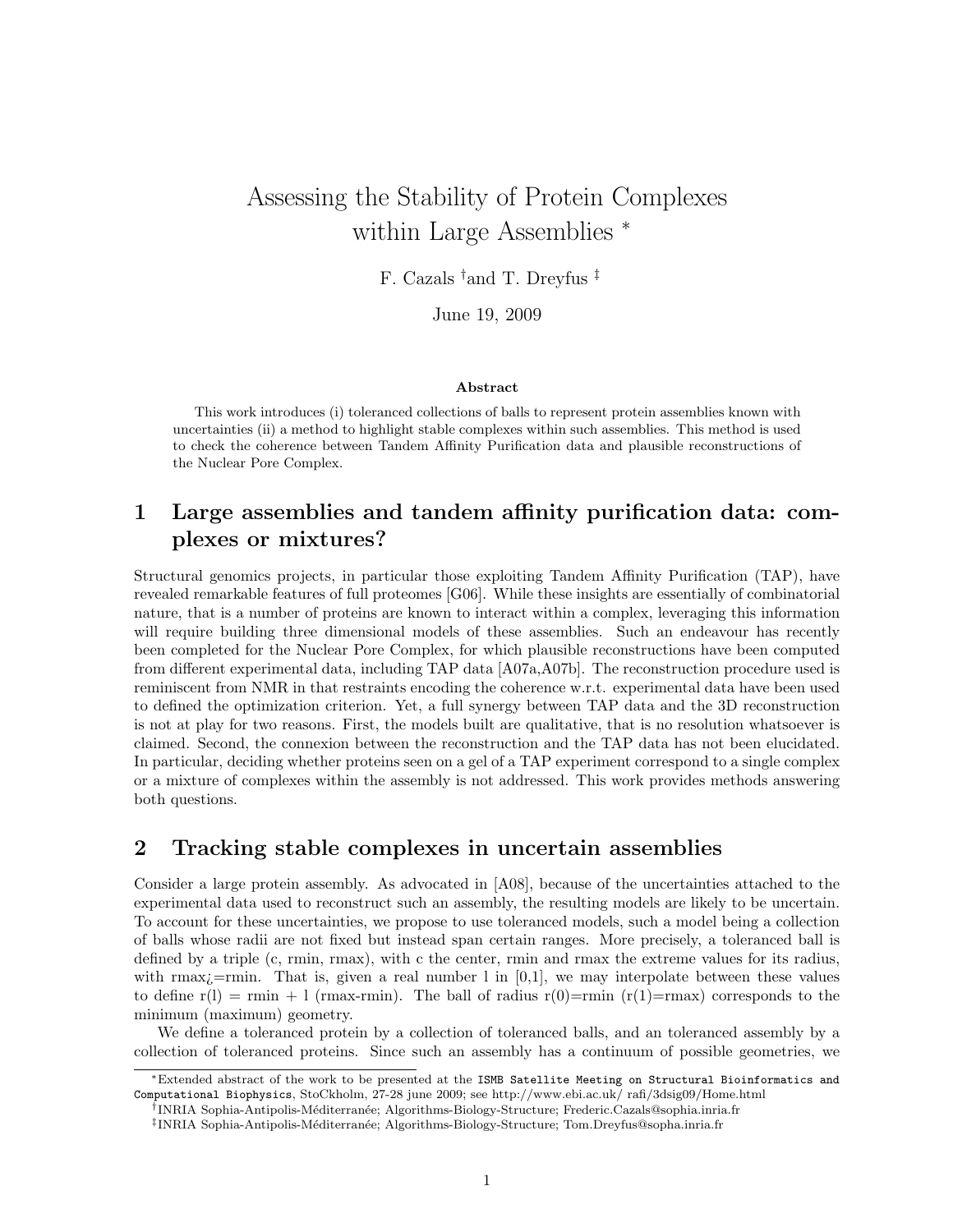wish to select its stable features. To do so, imagine that all balls are grown simultaneously by letting the parameter l span the interval  $[0,1]$ . Typically, balls which are disjoint at  $l=0$  merge at some point. Along the growth process, we track the evolution of the connected components (c.c.) of the union of growing balls. More precisely, a c.c. has a birth date lb (when two or more balls merge) and a death date ld (the c.c. merges with another one), so that a quantitative measure of the stability of the c.c. is given by ld-lb. Those which are long lived are the stable features of the assembly. An overall view of the growth process is encoded in a special graph called a Hasse diagram, which is a forest of trees, the length of a branch of a tree being precisely the quantity ld-lb of some c.c., that is, of a complex.

Technically speaking, the growth process just described is associated to a so-called multiplicativelyadditively weighted Voronoi diagrams–CW-diagram for short. As opposed to the Voronoi diagrams used so far in molecular modeling, which are power i.e. affine diagrams, the bissectors of a CW-diagram are in general degree four algebraic surface patches. Since we are not aware of any algorithm able to construct such a diagram, we track the variation of the c.c. by probing this Voronoi diagram with a power diagram. The probing process consists of hunting the value of parameter l yielding a change in the number of c.c.

### 3 Application to uncertain assemblies reconstructed from tap data

The construction just sketched can be used to disambiguate TAP data. Assume that we are given a toleranced assembly, consisting say of n toleranced proteins (instances in the sequel) of p different types (types in the sequel). For example, for the NPC, one has  $n=456$  and  $p=30$ . Consider now a set Q of q types (q¡=p) seen in a TAP experiment. By running the previous machinery on balls of the prescribed types in the toleranced assembly, we can state whether the set Q corresponds to an isolated complex, or to a mixture of (stable) complexes.

### 4 A case study: the nuclear pore complex

In [A07a,A07b], 1000 optimized structures of the NPC have been reconstructed from various experimental data including ultra-centrifugation data, cryo-EM, immuno-EM, overlay assays, and TAP data. These plausible structures have also been merged to define an average structure, which is of qualitative interest. Indeed, quoting the authors: "Our map is sufficient to determine the relative positions within NPC; we do not interpret features smaller than this precision" [A07a].

Starting from this mean structure, we show how to build a toleranced model of the NPC. Running our characterization of stable structures on this model provides a quantitative answer for deciding whether TAP data correspond to single complex or a mixture of complexes. This work has been carried out for the 83 pullouts of [A07a]. The example of composite #14, which contains Nup84 and Nup145C, is provided on Fig 1. The left panel shows a top view of a mixture of 16 complexes (8 on each side on the symmetry plane of the NPC), while the right panel provided the aforementioned Hasse diagram.

#### 5 Conclusion

This work presents a method allowing one to make quantitative assessments for uncertain / toleranced models. In particular, it allows a structural interpretation of TAP data in conjunction with structural models of low to intermediate resolution. We believe this is an important step to build mechanistic models of large assemblies, so as to start investigating their dynamics.

REFERENCES

```
[G06] A-C. Gavin et al, Nature, 440, 2006.
[A07a] F. Alber et Al., Nature, 450, pp695-701, 2007.
[A07b] F. Alber et All, Nature, 450, pp683-694, 2007.
[A08] F. Alber et al., Ann. Rev. Biochem., 77, 2008.
```